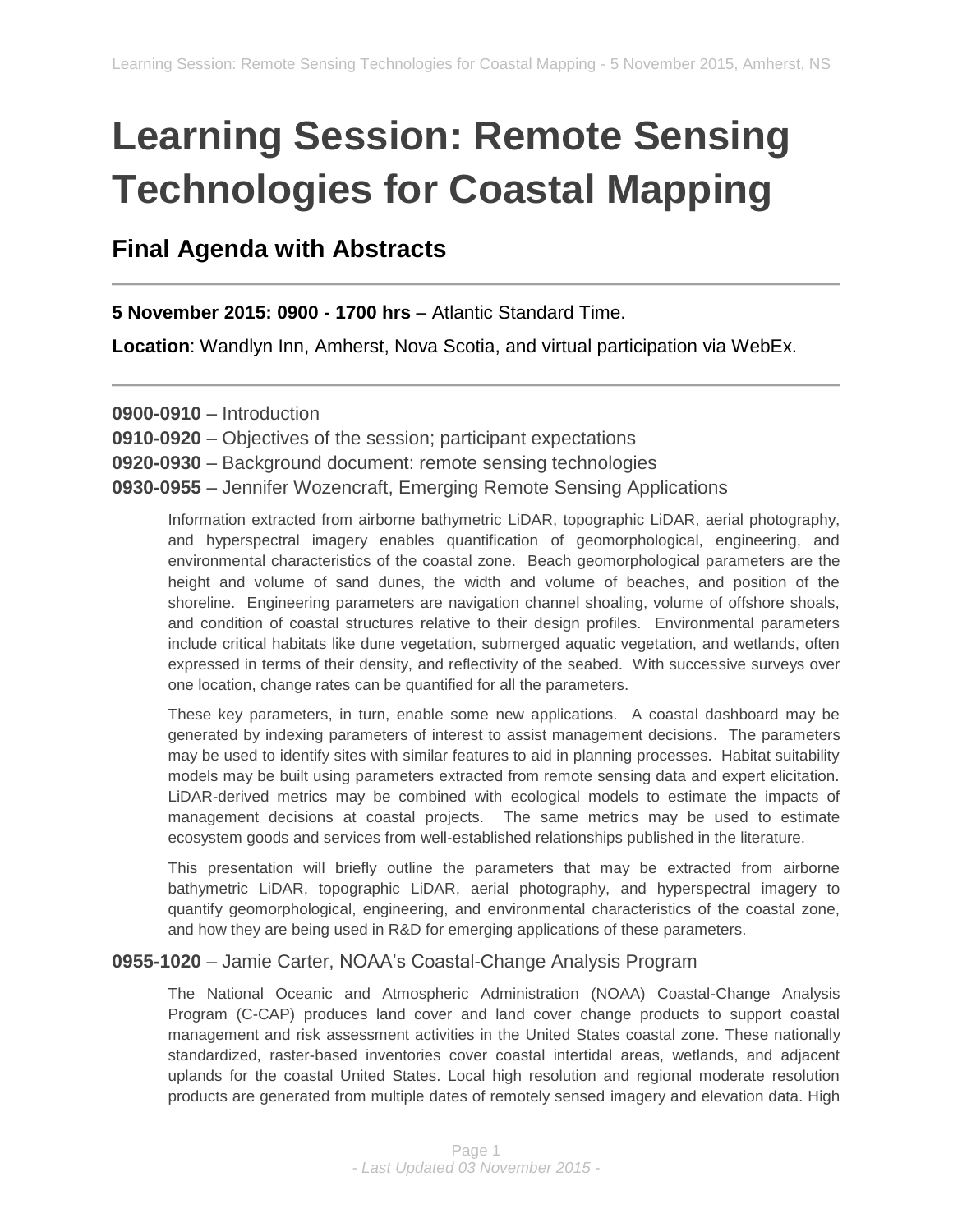resolution data products are developed for specific project-based geographies and are often developed in partnership with state and local groups on a case-by-case basis. This presentation will introduce the C-CAP product line, explore technical considerations for high resolution data development, and discuss the future path of the program.

#### **1020-1035** – Break

#### **1035-1105** – Dirk Werle, Coastal Applications of Satellite Radar

The talk will provide an overview and insights into the application of synthetic aperture radar (SAR) Earth Observation satellite imagery for application in coastal-marine areas. Four main topics will be addressed and illustrated. The first one contains a brief outline of (mainly satellite) SAR technology and history pertaining to the application in question. Canada, among other players, continues to play a prominent role in this field of Earth observation. The second topic highlights recent experience with a variety of SAR-specific applications in coastal regions, for example detailed wind field analysis, bathymetry/intertidal area assessment, ship detection and traffic monitoring, pollution detection and monitoring, operational and scientific ice mapping and monitoring, and climate change related issues. Scientific research and development and operational activities are presented and illustrated, including Canadian examples. The third topic examines current satellite SAR system capacities and capabilities for addressing coastal application requirements and user needs in Canada and elsewhere. Current German, European, Japanese, and Canadian SAR satellites and applicability of their data in the context of Atlantic Canada are highlighted. A summary of prospects and hurdles for coastal SAR applications concludes the talk. This includes SAR data access, evolving EO data policies and their impact on current and prospective users; enhanced SAR imaging capabilities, increasing data volumes, and demanding technical issues and know-how that users have to address in order to take advantage of satellite imaging radar capabilities for coastal regions.

#### **1105-1135** – Dr. Vladimir Kostylev, Seabed Mapping Initiatives at NRCan

Seabed mapping is essential for multiple ocean uses from mineral and hydrocarbon resource exploitation to fisheries and sustainable ocean management in general. This is a point that Natural Resources Canada (NRCan) or more precisely Geological Survey of Canada Atlantic (GSCA) located at Bedford Institute of Oceanography in Dartmouth, Nova Scotia, has been proving for the last two decades. Seabed habitat mapping has been on the rise since the wide spread implementation of multibeam mapping technologies. The acoustic signal obtained from multibeam sonar yields georeferenced, three dimensional depictions of seabed morphology and allows interpretation of sediment properties. When used in conjunction with other geophysical instruments and augmented by physical and optical sampling, the technology enables the production of detailed maps of seabed morphology and texture. The precisely positioned multibeam imagery has revolutionised hydrography, marine geoscience, benthic ecology, and habitat mapping, enabling scientists to collect valuable contextual information for habitat management and thereby establish the knowledgebase for implementing integrated ocean management. In this presentation NRCan's seabed mapping initiatives will be presented along with examples of past, current and discussion of future work.

**1135-1200** – Peter Nishimura, Impacts of new data upon coastal development on PEI

In 2010, PEI Department of Communities, Land and Environment (DCLE) commissioned work through Natural Resources Canada's Regional Adaptation Collaborative (RAC) to obtain new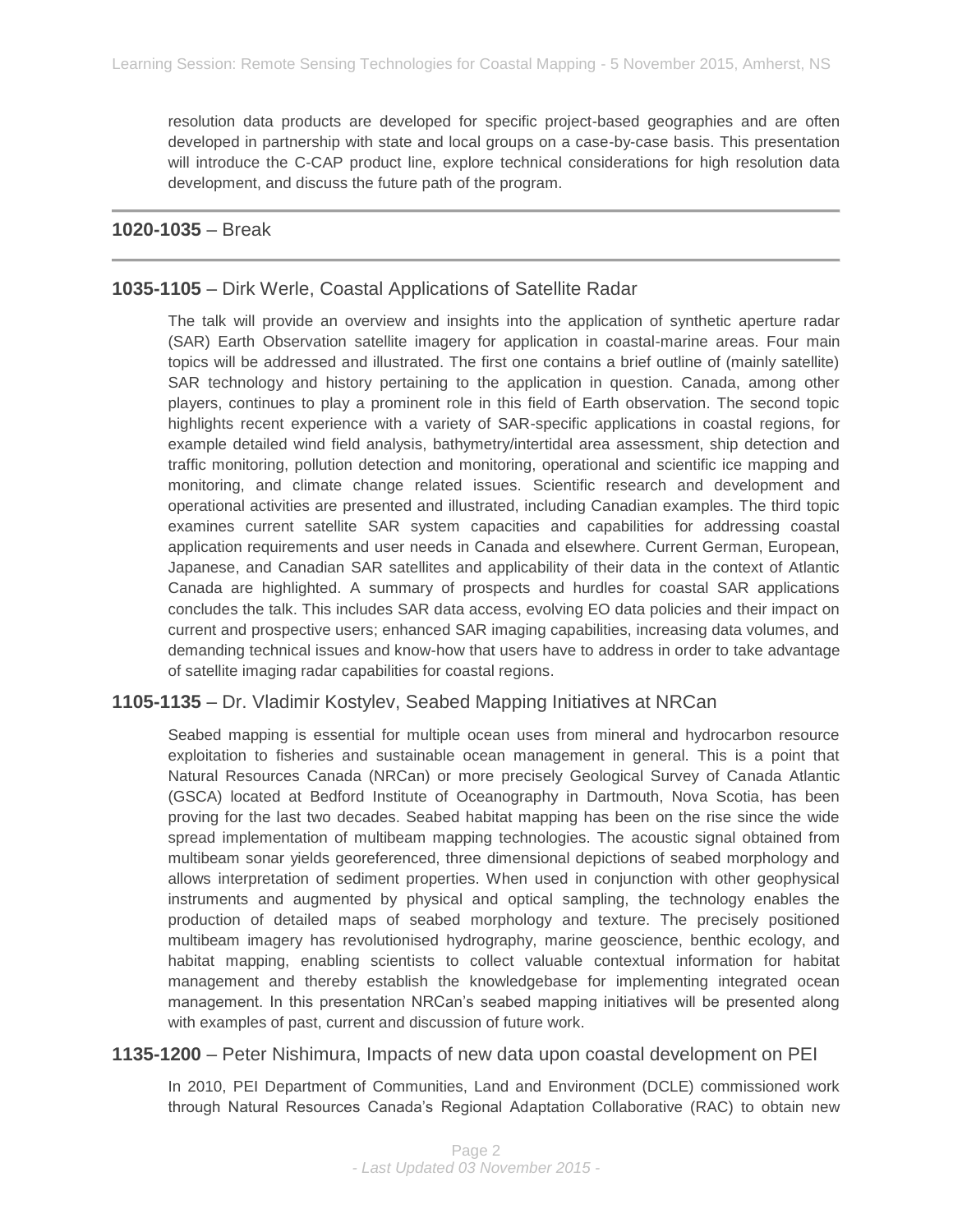coastal data for Prince Edward Island. Two types of coastal data were sought: coastal change data, whereby erosion risk could be assessed, and sea level rise and storm surge data, whereby flood risk could be assessed. Aerial photos from 1968 and 2010 were orthometrically corrected and coastlines were delineated for each of those years. Subsequently, rates of coastal change were calculated by comparing the location of the two coastlines. Using updated climate change scenarios and newly acquired LiDAR data, DCLE has also been able to look at potential flood impacts at various locations on the Island.

The new data has presented DCLE with an opportunity to assess erosion and flood risk at an unprecedented level of detail. The introduction of the data, however, has highlighted several challenges, including data management and analysis, disclosure of risk to current and future property owners, implementation of larger setbacks than those previously used, and the inability to restrict or prohibit development in areas at risk of flooding.

#### **1200-1300** – Lunch

# **1300-1330** – Dr. Tim Webster, Topo-bathy LiDAR for coastal research in Maritime Canada

The Applied Geomatics Research Group (AGRG) within the Nova Scotia Community College (NSCC) acquired a new shallow water airborne topo-bathymetric LiDAR sensor, the *Chiroptera II*, and flew the first missions in September 2014. The survey areas consisted of several embayments along the Northumberland Strait, an area on the Atlantic coast and two freshwater lakes. Many of the areas are sheltered bays that host shellfish aquaculture farms. The low flow rates associated with these bays promote high volumes of sediment cover and the presence of glacial till along the coast promotes fine grained near shore sediments. These sediments can be re-suspended in the water column during periods of increased wave activity. As a result, one must assess both the current environmental conditions (wind, cloud ceiling height) as well as the water clarity conditions that may be influenced by previous conditions such as strong winds, thus adding additional operational constraints. The reflectance of the seabed also influences the maximum depth achieved. Having multiple study areas to choose from during a bathymetric LiDAR survey campaign allows flexibility to survey areas of optimal water clarity. Results indicate depth penetration of 5-6 m for most of the study sites and the sensor is ideal for differentiating the water surface from the seabed at depths less than 2 m which was problematic in earlier LiDARs. In addition to generating seamless DEMs of the study areas, reflectance of the green laser is used in combination with elevation variables to map submerged aquatic vegetation.

# **1330-1400** – Jacinthe Cormier, Bathymetric LiDAR activities at Canadian Hydrographic Service – Atlantic

The Canadian Hydrographic Service (CHS) has the authority to conduct hydrographic surveys and to produce and distribute nautical products within Canadian territorial waters. The CHS adheres to rigorous, internationally-recognized standards and guidelines when conducting hydrographic surveys.

CHS seeks to implement an integrated multi-platform approach to Hydrographic surveying in Canada's navigable waters. This allows for the delivery of a flexible, affordable and sustainable hydrographic survey program to meet Canada's foreseeable hydrographic requirements. Airborne Light Detection and Ranging (LIDAR) Bathymetric surveys are part of this multi-platform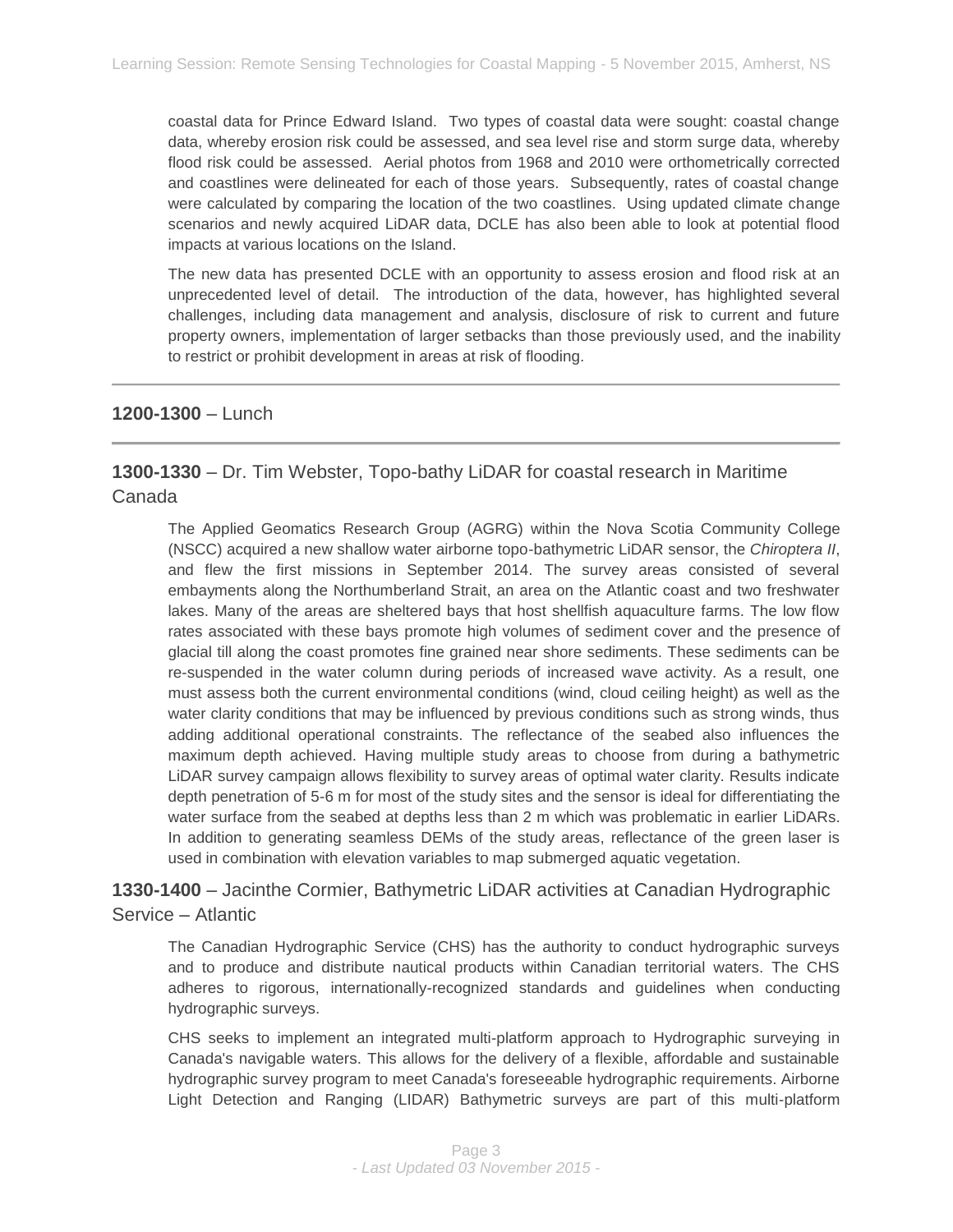approach. In a manner of efficiency, CHS - National has established a Supply Arrangement for as-and-when-required services to conduct Airborne Bathymetric LIDAR surveys throughout Canada and deliver fully processed and verified hydrographic survey data which will be used to update CHS nautical charts.

Over the last few years, CHS Atlantic has been using the service of some companies to aid in getting the work completed. Different experiences will be discussed here with some issues faced during data collection and analysis of processed data before the incorporation of nautical products. LiDAR techniques combined with multibeam data provide a successful way of surveying an area in an efficient manner.

Areas for future needs will be presented as well as possible ways of collaboration between partners in getting access to LiDAR data.

# **1400-1430** – Dr. Marc Skinner, Developing and Refining Remote Sensing Tools and Methodologies to Map and Quantitatively Monitor Eelgrass Beds

Dr. Marc Skinner is Stantec's Regional Marine Science Lead for eastern Canada and an Adjunct Professor with the Faculty of Graduate Studies at Dalhousie University will discuss developing and refining remote sensing tools and methodologies to map and quantitatively monitor eelgrass beds using satellite and acoustic remote sensing approaches using case studies from various regions.

# **1430-1500** - John Charles, Climate Change Adaptation Plans and Strategies in Halifax Regional Municipality

Climate change adaptation plans and strategies are being implemented within the context of Halifax Regional Municipality's 25-year Regional Municipal Planning Strategy. This land use planning strategy adopted in 2006 and revised in 2014 recognizes the consequences of climate change and the need for scientific research to inform a comprehensive precautionary and adaptive coastal planning approach to minimize negative impacts of rising sea level. In order to provide accurate flood limit mapping for the Halifax Harbour Plan project, Light Detecting and Ranging (LiDAR) data were acquired in 2007 to produce a high-resolution digital elevation model (DEM). The selection of flood levels for adaptation planning required an understanding of present and future sea-level rise (SLR), vertical land motion, extreme water levels (combined tide and surge), harbour seiche and wave runup. The resulting water levels were applied to the LiDAR DEM to visualise the extent and depth of flooding for a range of plausible events that could occur by the year 2100. These studies provide a scientific basis for a set of conceivable scenarios for a 100-year planning horizon.

This presentation will focus on the contributions that scientific study can make to the practice of land use planning and the development of land use policies and associated by-laws for adaptation to the challenges of climate change. It will also include some of the contributions this research project has made to the design of coastal infrastructure projects in HRM as well as current private developments taking place along the shores of Halifax Harbour.

#### **1500-1515** – Break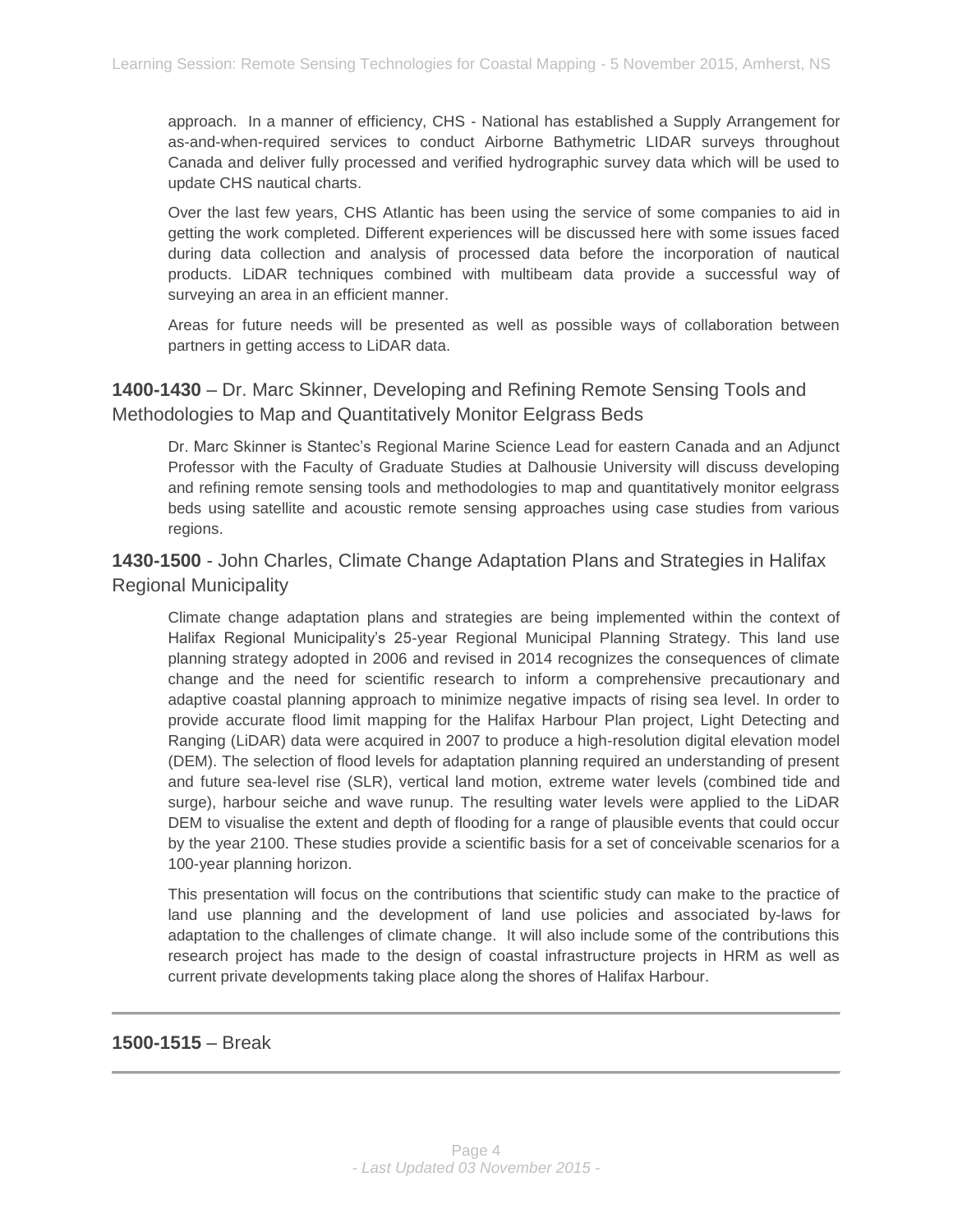# **1515-1545** – **Panel** on Drone (UAV) use for remote sensing in the coastal zone

- Dr. Adam Fenech, Tracking Coastal Erosion across Prince Edward Island
	- o The UPEI Climate Lab is applying drone technology to tracking coastal erosion across Prince Edward Island. Two drones - the Precision Hawk Lancaster fixed wing, and the Quadcopter Iris - are being used to evaluate modes of coastal erosion monitoring against a vintage LiDAR dataset, a new Telodyne LiDAR Puck dataset flown from the Lancaster, a GPS coastal walk and coastal survey pins. Overall, the methods are being evaluated for their precision in creating a 3D Terrain map and an interactive visualization. Five graduate students are funded at UPEI to undertake this work.
- Robert Starkes, Oil Spill Preparedness and Response Planning in Tidal Inlets
	- o Traditional aircraft (fixed wing and helicopters) are used extensively to support oil spill response operations and are proven critical assets. On the leading edge of augmenting these traditional aerial platforms, UAVs are poised as a new tool-in-the-toolbox for oil spill response. Current UAV technology has clear potential and application to effectively support field surveys and tactical operations. UAVs are a discussion topic for oil spill response organizations around the world. To date, ECRC has not used UAVs on an actual response, but have used them to support preparedness activities. In particular, we have contracted commercial UAVs to support response planning in tidal inlets. The quality of the imagery (both still and video) exceeded our expectations and provided key information to support on-site field activities.
- Dr. David K. Cairns, The *Phantom Vision* drone as a Mapping Tool for Aquatic Resource Management
	- $\circ$  Images obtained from a Phantom Vision drone (package price ca. \$2,500) in an Irish moss bed in the Basin Head Marine Protected Area, Prince Edward Island, were orthorectified, stitched into mosaics, and geo-referenced into GIS layers to produce maps with a horizontal resolution of ca. 2 cm. Low-cost drones have broad potential to assist in aquatic resource mapping and conservation, provided that suitable image processing is applied.

**1545-1630** – **Closing Panel**: Perspectives on using remote sensing in the coastal zone.

#### **National perspectives**

- Jacinthe Cormier, Canadian Hydrographic Service, Canada
- Jennifer Wozencraft, US Army Corp of Engineers, USA
- Jamie Carter, National Oceanic and Atmospheric Administration, USA

## **A Provincial perspective**

• Reid McLean, Government of New Brunswick

#### **Municipal perspective**

• John Charles, Halifax Regional Municipality

**1630-1700** – Next Steps - Wrap up